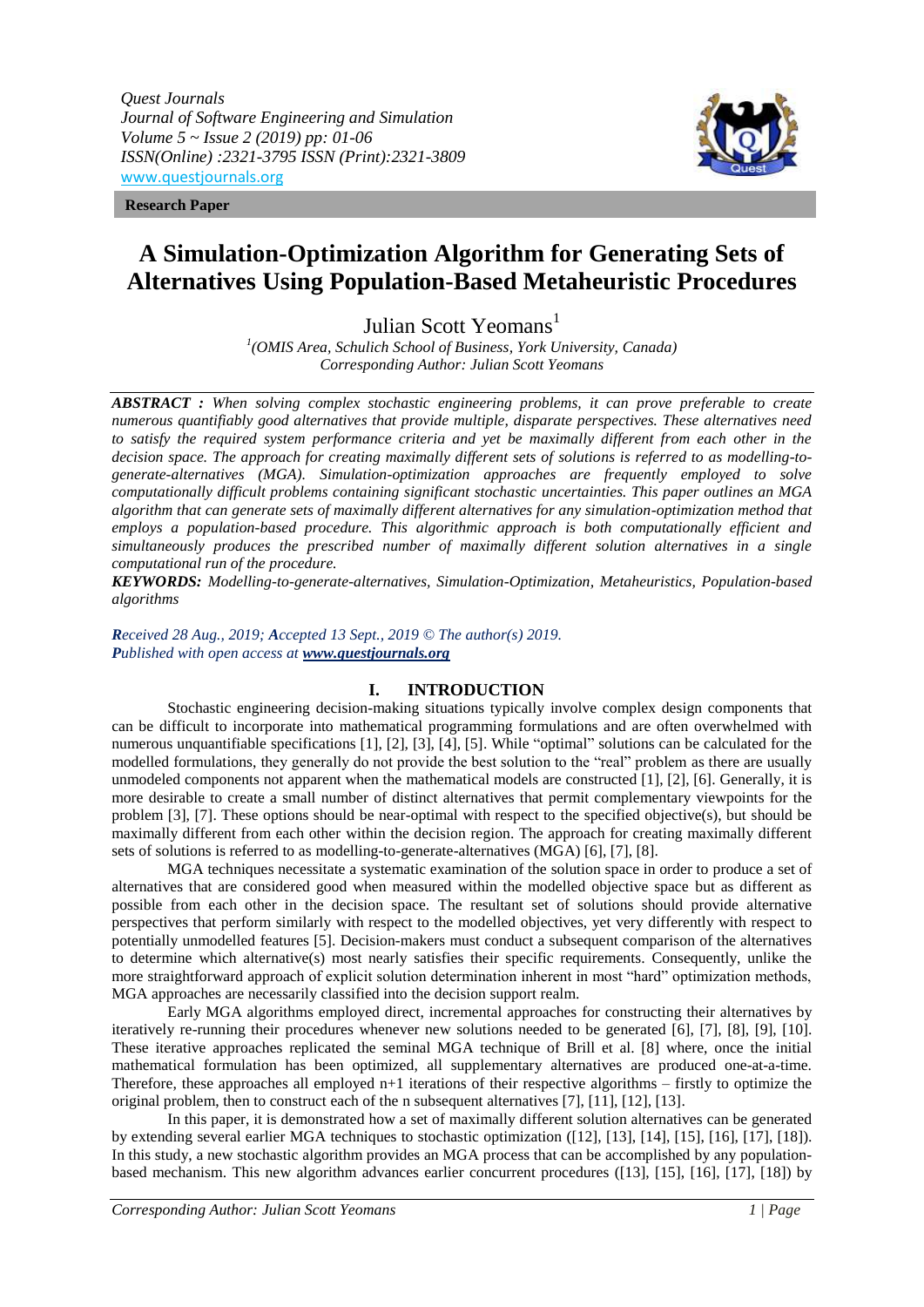permitting the simultaneous generation of n distinct alternatives in a single computational run. Specifically, to generate n maximally different alternatives, the algorithm runs exactly the same number of times that a function optimization procedure needs to run (i.e. once) irrespective of the value of n [19], [20], [21], [22], [23]. Furthermore, a novel data structure is employed that permits simultaneous alternatives to be constructed in a computationally effective way. This data structure facilitates the above-mentioned solution generalization to all population-based methods. Consequently, this stochastic MGA algorithmic approach proves to be extremely computationally efficient.

#### **II. MODELLING TO GENERATE ALTERNATIVES**

Mathematical optimization has focused almost entirely on constructing single optimal solutions to single-objective problems or determining sets of noninferior solutions for multi-objective formulations [2], [5], [8]. While such approaches may create solutions to the mathematical models, whether these outputs are the best solutions to the "real" problems remains can be debatable [1], [2], [6], [8]. Within most "real world" decisionmaking environments, there are countless system requirements and objectives that will never be explicitly apparent or included in the model formulation stage [1], [5]. Furthermore, most subjective aspects remain unavoidably unmodelled and unquantified in the constructed decision models. This regularly occurs where final decisions are constructed based not only on modelled objectives, but also on more subjective stakeholder goals and socio-political-economic preferences [7]. Several incongruent modelling dualities are discussed in [6], [8], [9], and [10].

When unmodelled issues and unquantified objectives exist, non-conventional methods are needed to not only search the decision region for noninferior sets of solutions, but to also explore the decision region for alternatives that are obviously sub-optimal for the problem modelled. Namely, any search for alternatives to problems known or suspected to contain unmodelled components must concentrate not only on a non-inferior set of solutions, but also necessarily on an explicit exploration of the problem's inferior solution space.

To demonstrate the consequences of an unmodelled objective in a decision search, assume that the quantifiably optimal solution for a single-objective, maximization problem is **X**\* with a corresponding objective value Z1\*. Now suppose that a second, unmodelled, maximization objective Z2 exists that subjectively incorporates some unquantifiable "politically acceptable" component. Now assume that some solution,  $X^a$ , belonging to the 2-objective noninferior set, exists that represents a potentially best compromise solution for the decision-maker if both objectives had somehow been simultaneously evaluated. While **X a** could reasonably be considered as the best compromise solution for the real problem, in the quantified mathematical model it would appear inferior to solution  $X^*$ , since it must be the case that  $Z1^a \leq Z1^*$ . Therefore, when unmodelled components are incorporated into a decision-making process, mathematically inferior options to the modelled problem could actually be optimal for the real underlying problem. Consequently, when unmodelled issues and unquantified objectives potentially exist, alternative solution procedures are needed to not only explore the decision region for noninferior sets of solutions, but also to concurrently search the decision region for inferior solutions to the problem modelled. Population-based algorithms permit concurrent searches throughout a decision space and prove to be particularly proficient solution methods.

The primary task of MGA is to create a workable set of options that are quantifiably good when measured by all objectives, yet as different as possible from each other within the solution domain. This resulting set of options should produce truly different perspectives that perform similarly with respect to the known modelled objective(s) yet very differently with respect to any unmodelled aspects. By creating these good-but-different solutions, the decision-makers can then examine potentially desirable qualities within the options that may be able to address potentially unmodelled objectives to varying degrees of stakeholder tolerability.

To motivate the MGA process, it is necessary to more formally characterize the mathematical definition of its goals [6], [7]. Assume that the optimal solution to an original mathematical model is **X\*** with corresponding objective value  $\mathbf{Z}^* = F(\mathbf{X}^*)$ . The resultant difference model can then be solved to produce an alternative solution, **X**, that is maximally different from **X**\*:

$$
\text{Maximize } \Delta(\mathbf{X}, \mathbf{X}^*) = \underset{i}{\text{Min }} |X_i - X_i^*| \qquad (1)
$$

Subject to:  $X \in$  $(2)$  $|F(X) - Z^*| \leq$  $(3)$ 

where  $\Delta$  represents an appropriate difference function (shown in (1) as an absolute difference) and T is a tolerance target relative to the original optimal objective value  $\mathbb{Z}^*$ . T is a user-specified limit that determines what proportion of the inferior region needs to be explored for acceptable alternatives. This difference function concept can be extended into a difference measure between any set of alternatives by replacing  $X^*$  in the objective of the maximal difference model and calculating the overall minimum absolute difference (or some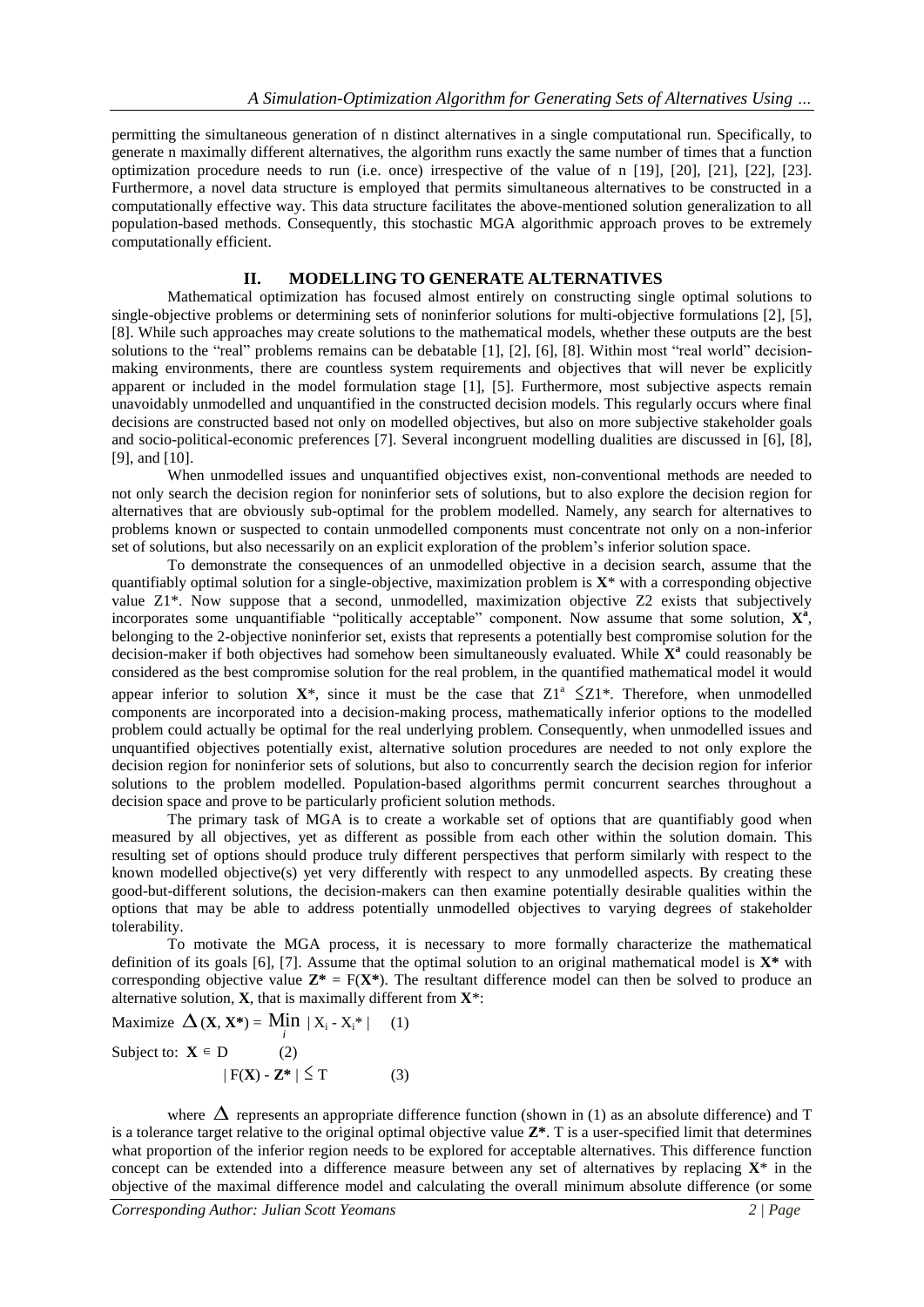other function) of the pairwise comparisons between corresponding variables in each pair of alternatives – subject to the condition that each alternative is feasible and falls within the specified tolerance constraint.

The population-based MGA procedure to be introduced is designed to generate a pre-determined small number of close-to-optimal, but maximally different alternatives, by adjusting the value of T and solving the corresponding maximal difference problem instance by exploiting the population structure of the metaheuristic. The survival of solutions depends upon how well the solutions perform with respect to the problem's originally modelled objective(s) and simultaneously by how far away they are from all of the other alternatives generated in the decision space.

# **III. SIMULATION-OPTIMIZATION FOR STOCHASTIC OPTIMIZATION**

Finding optimal solutions to large stochastic problems proves complicated when numerous system uncertainties must be directly incorporated into the solution procedures ([24], [25], [26], [27]). Simulation-Optimization (SO) is a broadly defined family of stochastic solution approaches that combines simulation with an underlying optimization component for optimization ([24]). In SO, all unknown objective functions, constraints, and parameters are replaced by simulation models in which the decision variables provide the settings under which simulation is performed.

The general steps of SO can be summarized in the following fashion ([25], [28]). Suppose the mathematical model of the optimization problem contains n decision variables, *Xi* , represented in the vector **X**

 $=[X_1, X_2, \ldots, X_n]$ . If the objective function is expressed by F and the feasible region is designated by D, then the mathematical programming problem is to optimize  $F(X)$  subject to  $X \in D$ . When stochastic conditions

exist, values for the objective and constraints can be determined by simulation. Any solution comparison between two different solutions **X1** and **X2** requires the evaluation of some statistic of F modelled with **X1** compared to the same statistic modelled with **X2** ([24], [29]). These statistics are calculated by simulation, in which each **X** provides the decision variable settings employed in the simulation. While simulation provides a means for comparing results, it does not provide the mechanism for determining optimal solutions to problems. Hence, simulation cannot be used independently for stochastic optimization.

Since all measures of system performance in SO are stochastic, every potential solution, **X**, must be calculated through simulation. Because simulation is computationally intensive, an optimization algorithm is employed to guide the search for solutions through the problem's feasible domain in as few simulation runs as possible ([26], [29]). As stochastic system problems frequently contain numerous potential solutions, the quality of the final solution could be highly variable unless an extensive search has been performed throughout the entire feasible region. A stochastic SO approach contains two alternating computational phases; (i) an "evolutionary" module directed by some optimization (frequently a metaheuristic) method and (ii) a simulation module ([30]). Because of the stochastic components, all performance measures are necessarily statistics calculated from the responses generated in the simulation module. The quality of each solution is found by having its performance criterion, F, evaluated in the simulation module. After simulating each candidate solution, their respective objective values are returned to the evolutionary module to be utilized in the creation of ensuing candidate solutions. Thus, the evolutionary module aims to advance the system toward improved solutions in subsequent generations and ensures that the solution search does not become trapped in some local optima. After generating new candidate solutions in the evolutionary module, the new solution set is returned to the simulation module for comparative evaluation. This alternating, two-phase search process terminates when an appropriately stable system state (i.e. an optimal solution) has been attained. The optimal solution produced by the procedure is the single best solution found throughout the course of the entire search process ([30]).

Population-based algorithms are conducive to SO searches because the complete set of candidate solutions maintained in their populations permit searches to be undertaken throughout multiple sections of the feasible region, concurrently. For population-based optimization methods, the evolutionary phase evaluates the entire current population of solutions during each generation of the search and evolves from a current population to a subsequent one. A primary characteristic of population-based procedures is that better solutions in a current population possess a greater likelihood for survival and progression into the subsequent population.

It has been shown that SO can be used as a very computationally intensive, stochastic MGA technique ([29], [31]). However, because of the very long computational runs, several approaches to accelerate the search times and solution quality of SO have been examined subsequently [28]. The next section provides an MGA algorithm that incorporates stochastic uncertainty using SO to much more efficiently generate sets of maximally different solution alternatives.

## **IV. POPULATION-BASED SIMULTANEOUS MGA COMPUTATIONAL ALGORITHM**

In this section, a novel data structure is introduced that permits alternatives to be simultaneously constructed in a computationally efficient way that also enables an algorithmic generalization to solution by any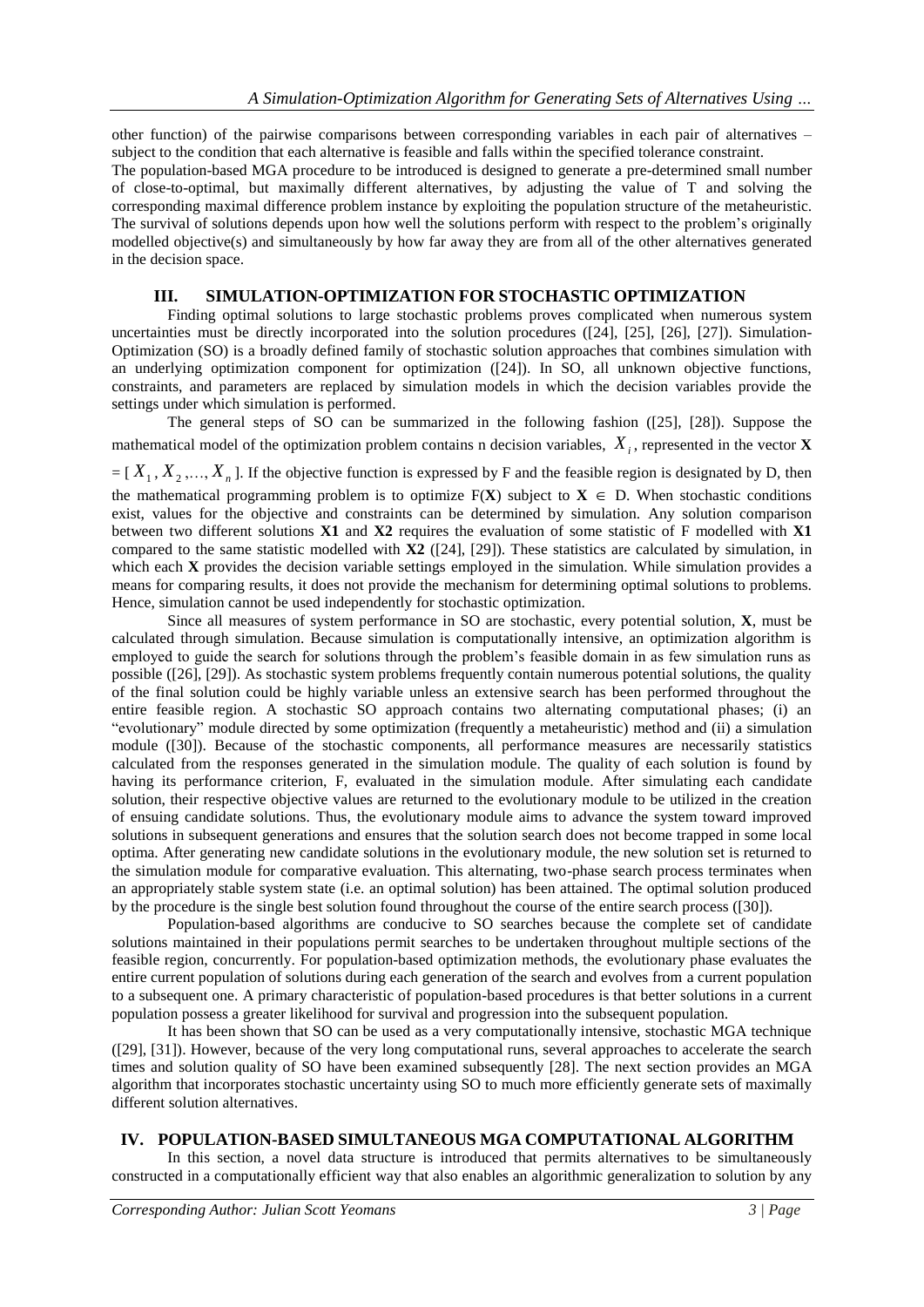population-based procedure. Suppose that it is desired to be able to produce P alternatives that each possess n decision variables and that the population algorithm is to possess K solutions in total. That is, each solution is to contain one possible set of P maximally different alternatives. In this representation, let  $Y_k$ ,  $k = 1,..., K$ , represent the  $k^{th}$  solution which is made up of one complete set of P different alternatives. Namely, if  $X_{kp}$  is the  $p<sup>th</sup>$  alternative,  $p = 1, ..., P$ , of solution k,  $k = 1, ..., K$ , then  $Y_k$  can be represented as

 $Y_k = [X_{k1}, X_{k2}, \dots, X_{kP}]$ . (4)

If  $X_{kjq}$ ,  $q = 1,..., n$ , is the  $q^{th}$  variable in the j<sup>th</sup> alternative of solution k, then

 $X_{kj} = (X_{kj1}, X_{kj2}, \dots, X_{kjn})$  . (5)

Consequently, an entire population, **Y**, consisting of K different sets of P alternatives can be written in vectorized form as,

 $Y' = [Y_1, Y_2, \dots, Y_K].$  (6)

The following population-based MGA method produces a pre-determined number of close-to-optimal, but maximally different alternatives, by modifying the value of the bound T in the maximal difference model and using any population-based metaheuristic to solve the corresponding, maximal difference problem. Each solution within the population contains one potential set of p different alternatives. By exploiting the coevolutionary solution structure within the metaheuristic, the algorithm collectively evolves each solution toward sets of different local optima within the solution space. In this process, each desired solution alternative undergoes the common search procedure of the metaheuristic. However, the survival of solutions depends both upon how well the solutions perform with respect to the modelled objective(s) and by how far away they are from all of the other alternatives generated in the decision space.

A straightforward process for generating alternatives would be to iteratively solve the maximum difference model by incrementally updating the target T whenever a new alternative needs to be produced and then re-running the algorithm. This iterative approach would parallel the original Hop, Skip, and Jump (HSJ) MGA algorithm of Brill et al. [8] in which, once an initial problem formulation has been optimized, supplementary alternatives are systematically created one-by-one through an incremental adjustment of the target constraint to force the sequential generation of the suboptimal solutions. While this approach is straightforward, it requires a repeated execution of the optimization algorithm [7], [12], [13].

To improve upon the stepwise alternative approach of the HSJ algorithm, a concurrent MGA technique was subsequently designed based upon the concept of co-evolution ([13], [15], [17]). In a co-evolutionary approach, pre-specified stratified subpopulation ranges within an algorithm's overall population were established that collectively evolved the search toward the creation of the specified number of maximally different alternatives. Each desired solution alternative is represented by each respective subpopulation and each subpopulation undergoes the common processing operations of the procedure. The survival of solutions in each subpopulation depends simultaneously upon how well the solutions perform with respect to the modelled objective(s) and by how far away they are from all of the other alternatives. Consequently, the evolution of solutions in each subpopulation toward local optima is directly influenced by those solutions contained in all of the other subpopulations, which forces the concurrent co-evolution of each subpopulation towards good but maximally distant regions within the decision space according to the maximal difference model [7]. Coevolution is also much more efficient than a sequential HSJ-style approach in that it exploits the inherent population-based searches to concurrently generate the entire set of maximally different solutions using only a single population [12], [17].

While a concurrent approach can exploit population-based solution approaches, the co-evolution process can only occur within each of the stratified subpopulations. Consequently, the maximal differences between solutions in different subpopulations can only be based upon aggregate subpopulation measures. Conversely, in the following simultaneous MGA algorithm, each solution in the population contains exactly one entire set of alternatives and the maximal difference is calculated only for that particular solution (i.e. the specific alternative set contained within that solution in the population). Hence, by the evolutionary nature of the population-based search procedure, in the subsequent approach, the maximal difference is simultaneously calculated for the specific set of alternatives considered within each specific solution – and the need for concurrent subpopulation aggregation measures is circumvented.

Using the terminology introduced above, the steps in the stochastic MGA procedure are as follows  $(14]$ ,  $[19]$ ,  $[20]$ ,  $[21]$ ,  $[22]$ ,  $[23]$ ,  $[32]$ ). It should be apparent that the stratification approach outlined in this algorithm can be easily modified to accommodate any population-based solution procedure.

Preliminary Step. In this initialization step, solve the original optimization problem to determine the optimal solution, **X\***. As with prior solution approaches ([13], [15], [16], [17], [18]) and without loss of generality, it is entirely possible to forego this step and construct the algorithm to find **X\*** as part of its solution processing. However, such a requirement increases the number of computational iterations of the overall procedure and the initial stages of the processing focus upon finding **X\*** while the other elements of each population solution remain essentially "computational overhead". Based upon the objective value F(**X\***),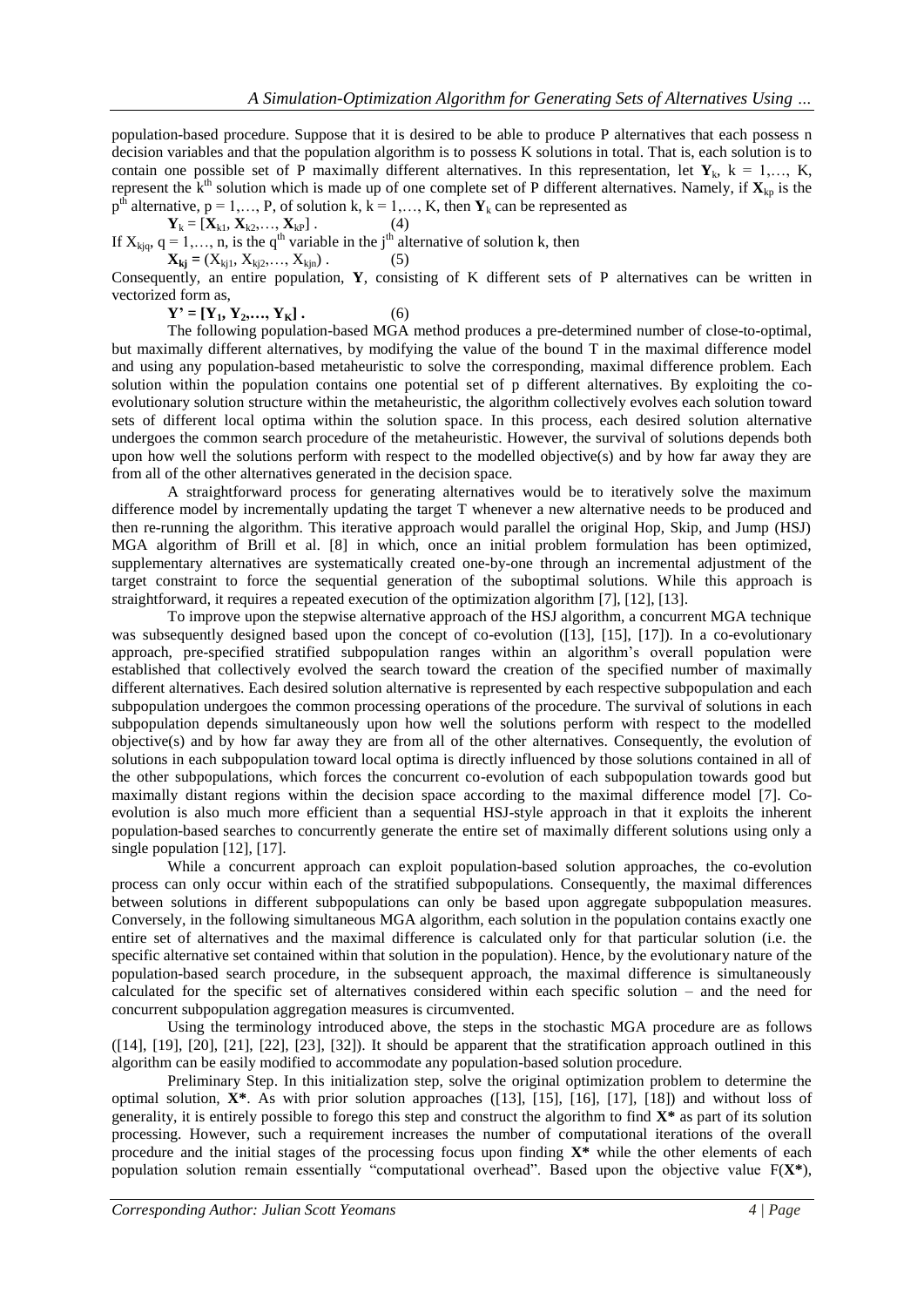establish P target values. P represents the desired number of maximally different alternatives to be generated within prescribed target deviations from the **X\***. Note: The value for P has to have been set a priori by the decision-maker.

Step 1. Create the initial population of size K in which each solution is divided into P equally-sized partitions. The size of each partition corresponds to the number of variables for the original optimization problem.  $\mathbf{X}_{\mathbf{k}p}$  represents the  $p^{\text{th}}$  alternative,  $p = 1, \ldots, P$ , in solution  $\mathbf{Y}_{\mathbf{k}}$ ,  $k = 1, \ldots, K$ .

Step 2. In each of the K solutions, evaluate each  $X_{kp}$ ,  $p = 1,...,P$ , using the simulation module with respect to the modelled objective. Alternatives meeting their target constraint and all other problem constraints are designated as feasible, while all other alternatives are designated as infeasible. A solution can only be designated as feasible if all of the alternatives contained within it are feasible.

Step 3. Apply an appropriate elitism operator to each solution to rank order the best individuals in the population. The best solution is the feasible solution containing the most distant set of alternatives in the decision space (the distance measure is defined in Step 5). Note: Because the best solution to date is always retained in the population throughout each iteration, at least one solution will always be feasible. A feasible solution for the first step can always consists of P repetitions of **X\***.

Step 4. Stop the algorithm if the termination criteria (such as maximum number of iterations or some measure of solution convergence) are met. Otherwise, proceed to Step 5.

Step 5. For each solution  $Y_k$ ,  $k = 1,..., K$ , calculate  $D_k$ , a distance measure between all of the alternatives contained within the solution.

As an illustrative example for determining a distance measure, calculate

$$
D_k = \Delta (\mathbf{X}_{ka}, \mathbf{X}_{kb}) = \underset{a, b, q}{\text{Min}} |X_{kaq} - X_{kbq}|, \quad a = 1,...,P, b = 1,...,P, q = 1,...,n,
$$
 (7)

This represents minimum absolute distance between all of the alternatives contained within solution k. Alternatively, the distance measure could be calculated by some other appropriately defined function.

Step 6. Rank the solutions according to the distance measure  $D_k$  objective – appropriately adjusted to incorporate any constraint violation penalties for infeasible solutions. The goal of maximal difference is to force alternatives to be as far apart as possible in the decision space from the alternatives of each of the partitions within each solution. This step orders the specific solutions by those solutions which contain the set of alternatives which are most distant from each other.

Step 7. Apply appropriate metaheuristic "change operations" to each of the solutions within the population and return to Step 2.

#### **V. CONCLUSIONS**

"Real world" decision-making situations inherently involve complicated performance components that are further confounded by incongruent requirements and unquantifiable performance objectives. These decision environments frequently contain incompatible design specifications that are problematic – if not impossible – to incorporate when ancillary decision support models are constructed. Invariably, there are unmodelled elements, not apparent during model formulation, that can significantly affect the adequacy of its solutions. These confounding features require the decision-makers to integrate numerous uncertainties into their solution process before an ultimate solution can be determined. Faced with such inconsistencies, it is unlikely that any single solution can simultaneously satisfy all ambiguous system requirements without significant compromises. Therefore, any decision support approach must somehow address these complicating facets in some way, while simultaneously being flexible enough to condense the potential effects within the intrinsic planning incongruities.

This paper has provided an updated stochastic MGA algorithm that directs stochastic SO search processes. This new computationally efficient approach establishes how population-based algorithms can simultaneously construct entire sets of close-to-optimal, maximally different alternatives by exploiting the evolutionary characteristics of any population-based solution method. This MGA approach simultaneously creates several solutions containing the requisite problem features, with each alternative generated providing a very different perspective to the problem considered. The practicality of this stochastic MGA approach can be readily extended into numerous disparate applications and can be clearly modified to suit many "real world" planning situations. Such extensions will be explored in future research.

#### **REFERENCES**

- [1]. Brugnach, M., A. Tagg, F. Keil and W.J. De Lange, Uncertainty matters: computer models at the science-policy interface. Water Resources Management, 2007, 21: p. 1075-1090.
- [2]. Janssen, J.A.E.B., M.S. Krol, R.M.J. Schielen and A.Y. Hoekstra, The effect of modelling quantified expert knowledge and uncertainty information on model-based decision making. Environmental Science and Policy, 2010, 13(3): p. 229-238.
- [3]. Matthies, M., C. Giupponi and B. Ostendorf, Environmental decision support systems: Current issues, methods and tools. Environmental Modelling and Software, 2007, 22(2): p. 123-127.